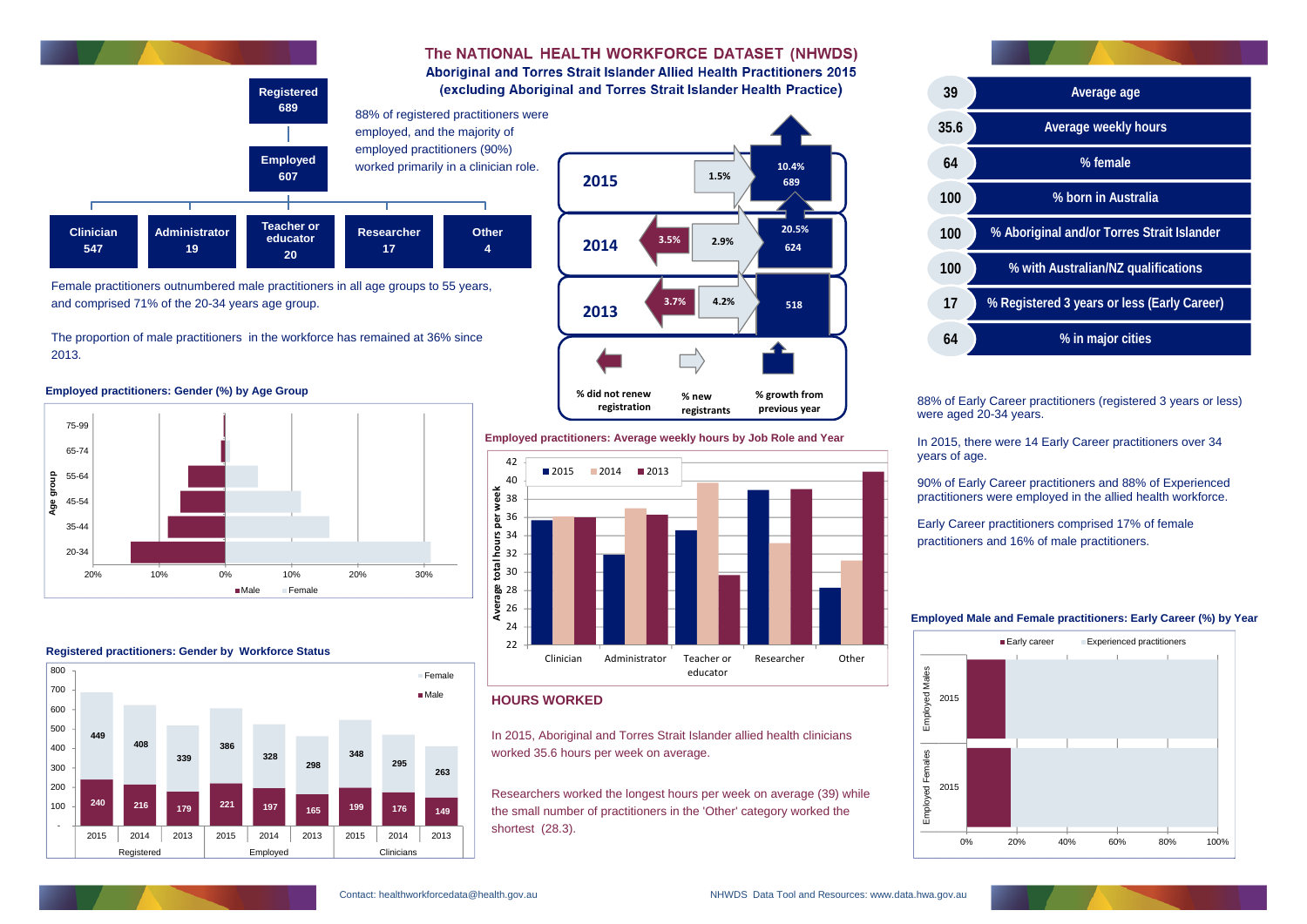

# The NATIONAL HEALTH WORKFORCE DATASET (NHWDS) Aboriginal and Torres Strait Islander Allied Health Practitioners 2015

(excluding Aboriginal and Torres Strait Islander Health Practice)

Male practitioners worked 38.9 total hours per week on average, while female practitioners worked 33.7 total hours.

Early Career practitioners worked more total hours per week on average (36.5 hours) than more experienced practitioners (35.4 hours), and also worked more clinical hours per week (33.8 hours) than more experienced practitioners (30.2 hours).

# **LOCATION**

16% worked in Hospitals, 5% in a Community Pharmacy, 4% worked in a Government department or agency, and 4% in an Aboriginal health service. The remaining 30% of practitioners worked across a range of public and private sector job settings.

The majority (65%) of Aboriginal and Torres Strait Islander allied health practitioners were based in Major Cities. In 2015, there were 6 male and 11 female practitioners working in Remote and Very Remote locations.

41% of Aboriginal and Torres Strait Islander allied health practitioners were based in NSW, 24% were based in Queensland, and 14% in Victoria.

# **SETTING AND SECTOR**

24% of employed practitioners worked in Group private practice, and 17% worked in Solo private practice.

In 2015, 38% of clinicians worked some hours in the public sector, a decrease from 44% of clinicians in 2013.



**Employed practitioners: Average Weekly Hours by Age Group and Gender Employed practitioners: Male and Female (%) by Job Setting**







## **Employed practitioners (%) by Remoteness Area**